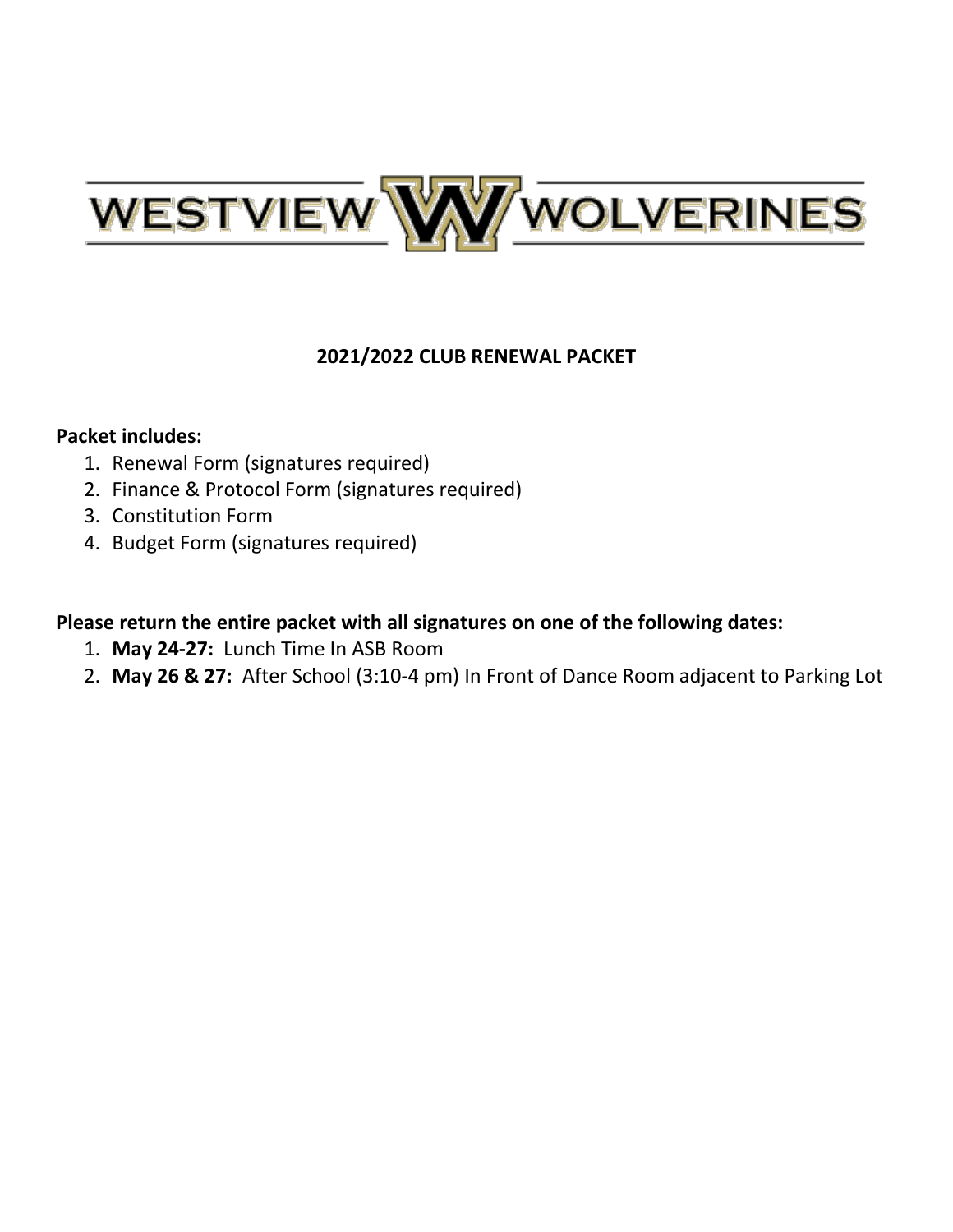

## **CLUB RENEWAL FORM 21/22**

| Meeting Days: the contract of the contract of the contract of the contract of the contract of the contract of the contract of the contract of the contract of the contract of the contract of the contract of the contract of |                                                                                                                                                                                                                                |
|-------------------------------------------------------------------------------------------------------------------------------------------------------------------------------------------------------------------------------|--------------------------------------------------------------------------------------------------------------------------------------------------------------------------------------------------------------------------------|
|                                                                                                                                                                                                                               |                                                                                                                                                                                                                                |
| Updated Club Description: Note and the set of the set of the set of the set of the set of the set of the set of the set of the set of the set of the set of the set of the set of the set of the set of the set of the set of |                                                                                                                                                                                                                                |
| ,他们的人们也不会不会不会。""我们的人们,我们的人们,我们的人们,我们的人们,我们的人们,我们的人们,我们的人们,我们的人们,我们的人们,我们的人们,我们的人                                                                                                                                              |                                                                                                                                                                                                                                |
|                                                                                                                                                                                                                               |                                                                                                                                                                                                                                |
|                                                                                                                                                                                                                               |                                                                                                                                                                                                                                |
|                                                                                                                                                                                                                               | Advisor Name: 1988 and 2008 and 2008 and 2008 and 2008 and 2008 and 2008 and 2008 and 2008 and 2008 and 2008 and 2008 and 2008 and 2008 and 2008 and 2008 and 2008 and 2008 and 2008 and 2008 and 2008 and 2008 and 2008 and 2 |

### **Financial Waiver**

 $\overline{\phantom{a}}$  , where  $\overline{\phantom{a}}$ 

I have read and received the Club Handbook. I will follow the procedures listed and abide by the regulations. If for any reason, rules or regulations are not followed, ASB and Finance have the right to freeze my account, which will not allow funds to be received or distributed until the organization/club is back in compliance. **Advisor Signature**:

#### **IMPORTANT**

Any major club decision must be discussed during club minutes and must be documented. One copy must be sent to ASB. If a club continuously fails to turn in their club minutes, ASB and Finance have the right to freeze your account which will not allow funds to be received or distributed until the organization is back in compliance. Also remember that **all flyers posted around campus must first be approved by ASB** with the Westview stamp and one copy must be put in the ASB "Club In Basket" to be filed in your folder. All advertising must be taken down by your club in a timely manner.

### **BY SIGNING THIS CONTRACT I AGREE TO ABIDE BY ALL THE RULES AND REGULATIONS STATED ABOVE AND IN THE CLUB HANDBOOK.**

| <b>Advisor Signature:</b>   | Date |
|-----------------------------|------|
| <b>President Signature:</b> | Date |

The Poway Unified School District (PUSD) is an equal opportunity employer/program and is committed to an active Nondiscrimination Program. PUSD does not discriminate on the basis of race, color, national origin, sex, sexual orientation, ethnic group identification, ancestry, religion, gender, gender identification, mental or physical disability. For more information, please contact Tracy Hogarth, Associate Superintendent, Personnel Support Services, Poway Unified School District, 15250 Avenue of Science, San Diego, CA 92128-3406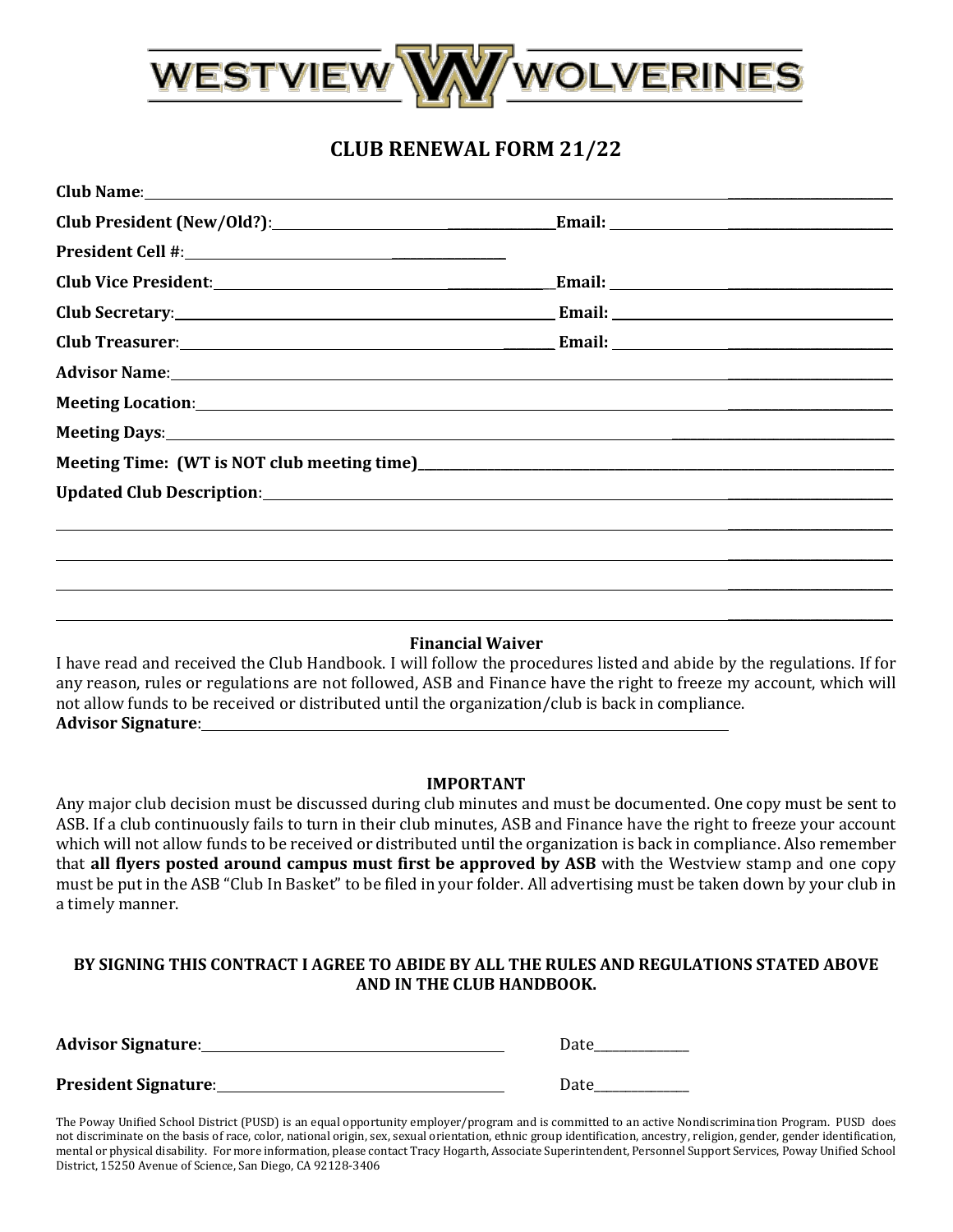## **21/22 ASB Finance Cliff Notes**

1. Club funds are legally owned by the students. A Student signature (club member) on all purple sheets is required to spend club funds.

2. ASB is not a credit agency. You cannot spend money you do not have. Reimbursements will not be made unless the club account has the funds to cover the expense. If you need to order items at the beginning of your season and don't have the funds, see the ASB Director and arrangements will be made.

3. Pre-approval of purchases over \$500 should be obtained. This is done through the purple form as a P.O. When payment needs to be made, turn in the invoice to Finance and payment will be made without a  $2^{nd}$  purple form. Exception to this is coaching wages paid by the District and reimbursed by your ASB account.

4. If your club pays for coaches, anticipate the amount that will be required and make sure that amount is available in your account.

5. We are under the watchful eye of the District Office and the Auditors. These are not new requirements, just ones that we must now comply with.

-----------------------------------------------------------------------------------------------------------------------------------------------

### **21/22 Club Advisor Cliff Notes**

1. **MEETINGS** - Advisors must be present.

**2. VISITORS** - Clubs are only allotted 1 guest visitor per quarter on campus (2 per semester)

**3. OFF CAMPUS EVENTS** - require advisor to be there and there are forms to fill out

**4. MEETING MINUTES** must be taken and emailed t[o wvinterclub@gmail.com](mailto:wvinterclub@gmail.com) or placed in the ASB inbox to be filed in your binder. They are proof to an auditor that this club is active and exists – they want to know kids are making the decisions. Minutes MUST reflect all student expenditures.

**5. ACTIVITY / FUNDRAISER REQUEST FORMS** for on and off campus solicitations MUST be submitted. There are quite a few laws and regulations surrounding fundraising activities – we are required to have an adequate audit trail to protect YOU. And I can better help guide if I know what you would like to do.

**6. CUSTODIAL REQUEST FORM** -Clubs requesting a table/tables and/or chairs in the quad for any event must submit one. They are in the ASB room.

*Please sign and date below that you have read and will abide by all club protocol listed above.*

\_\_\_\_\_\_\_\_\_\_\_\_\_\_\_\_\_\_\_\_\_\_\_\_\_\_\_\_\_\_\_\_\_\_\_\_\_\_\_\_\_\_\_\_\_\_\_\_ \_\_\_\_\_\_\_\_\_\_\_\_\_\_\_\_\_\_\_\_\_\_\_\_\_

\_\_\_\_\_\_\_\_\_\_\_\_\_\_\_\_\_\_\_\_\_\_\_\_\_\_\_\_\_\_\_\_\_\_\_\_\_\_\_\_\_\_\_\_\_\_\_\_ \_\_\_\_\_\_\_\_\_\_\_\_\_\_\_\_\_\_\_\_\_\_\_\_\_

\_\_\_\_\_\_\_\_\_\_\_\_\_\_\_\_\_\_\_\_\_\_\_\_\_\_\_\_\_\_\_\_\_\_\_\_\_\_\_\_\_\_\_\_\_\_\_\_

Club Name

Advisor **Date** 

Club President Date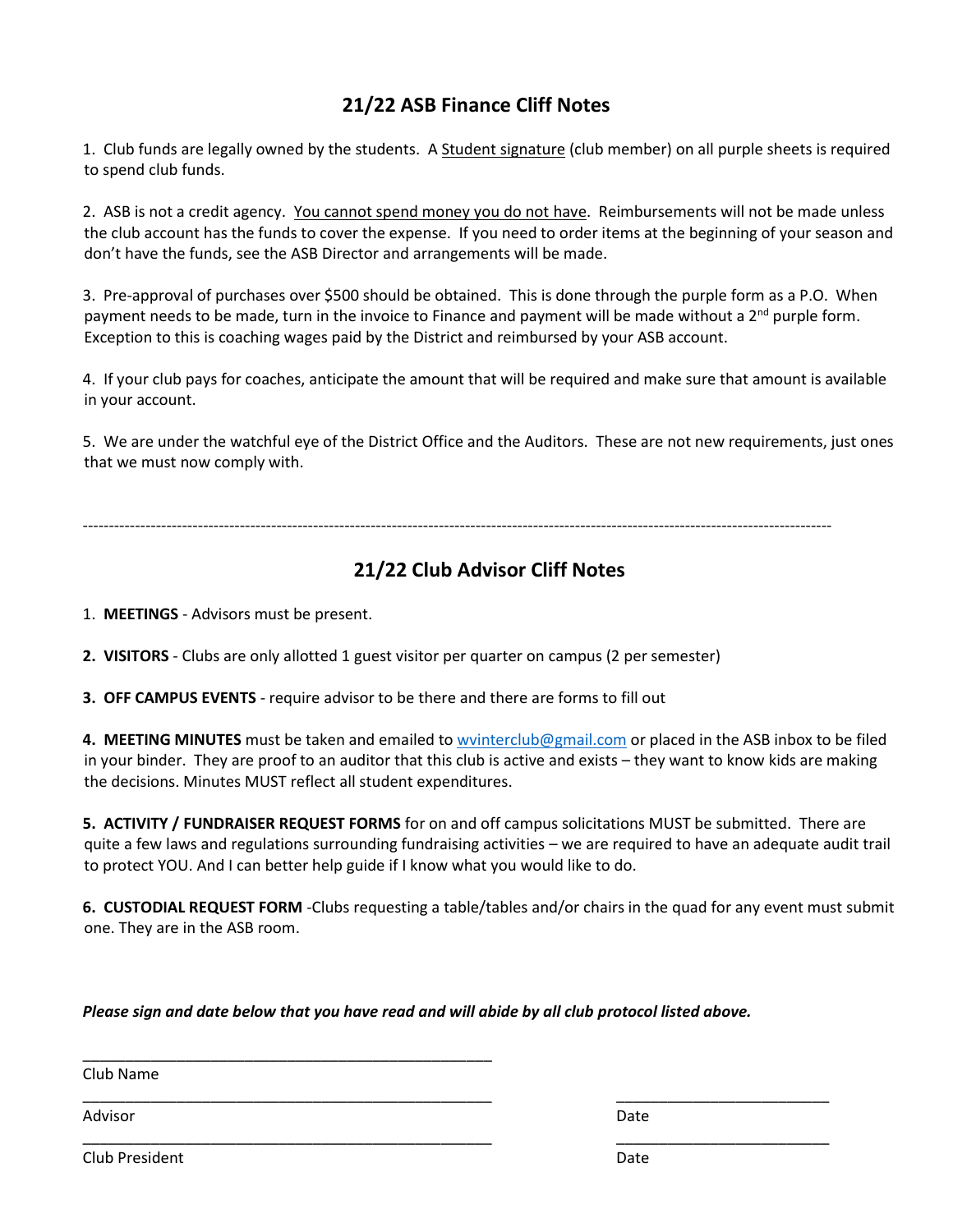### **CLUB CONSTITUTION 21/22**

\_\_\_\_\_\_\_\_\_\_\_\_\_\_\_\_\_\_\_\_\_\_\_\_\_\_\_\_\_\_\_\_\_\_\_\_\_\_\_\_\_\_\_\_\_\_\_\_\_\_\_\_\_\_\_\_\_\_\_\_\_\_\_\_\_\_\_\_\_\_\_\_\_\_\_\_\_\_\_\_\_\_\_\_\_\_\_\_ \_\_\_\_\_\_\_\_\_\_\_\_\_\_\_\_\_\_\_\_\_\_\_\_\_\_\_\_\_\_\_\_\_\_\_\_\_\_\_\_\_\_\_\_\_\_\_\_\_\_\_\_\_\_\_\_\_\_\_\_\_\_\_\_\_\_\_\_\_\_\_\_\_\_\_\_\_\_\_\_\_\_\_\_\_\_\_\_ \_\_\_\_\_\_\_\_\_\_\_\_\_\_\_\_\_\_\_\_\_\_\_\_\_\_\_\_\_\_\_\_\_\_\_\_\_\_\_\_\_\_\_\_\_\_\_\_\_\_\_\_\_\_\_\_\_\_\_\_\_\_\_\_\_\_\_\_\_\_\_\_\_\_\_\_\_\_\_\_\_\_\_\_\_\_\_\_

#### **Article I: ORGANIZATION**

- a. Name of Organization:
- b. Purpose of Organization:
- c. Time, Place and Frequency of Meetings:

#### **Article II: AUTHORITY**

a. Abide by the Associated Student Body Constitution and Associated Policy

#### **Article III: MEMBERSHIP**

**a.** Membership Requirements (if any):

*The Poway Unified School District (PUSD) is an equal opportunity employer/program and is committed to an active Nondiscrimination Program. PUSD does not discriminate on the basis of race, color, national origin, sex, sexual orientation, ethnic group identification, ancestry, religion, gender, gender identification, mental or physical disability. For more information, please contact Tracy Hogarth, Associate Superintendent, Personnel Support Services, Poway Unified School District, 15250 Avenue of Science, San Diego, CA 92128-3406.*

**\_\_\_\_\_\_\_\_\_\_\_\_\_\_\_\_\_\_\_\_\_\_\_\_\_\_\_\_\_\_\_\_\_\_\_\_\_\_\_\_\_\_\_\_\_\_\_\_\_\_\_\_\_\_\_\_\_\_\_\_\_\_\_\_\_\_\_\_\_\_\_\_\_\_\_\_\_\_\_\_\_\_\_\_\_\_\_\_ \_\_\_\_\_\_\_\_\_\_\_\_\_\_\_\_\_\_\_\_\_\_\_\_\_\_\_\_\_\_\_\_\_\_\_\_\_\_\_\_\_\_\_\_\_\_\_\_\_\_\_\_\_\_\_\_\_\_\_\_\_\_\_\_\_\_\_\_\_\_\_\_\_\_\_\_\_\_\_\_\_\_\_\_\_\_\_\_ \_\_\_\_\_\_\_\_\_\_\_\_\_\_\_\_\_\_\_\_\_\_\_\_\_\_\_\_\_\_\_\_\_\_\_\_\_\_\_\_\_\_\_\_\_\_\_\_\_\_\_\_\_\_\_\_\_\_\_\_\_\_\_\_\_\_\_\_\_\_\_\_\_\_\_\_\_\_\_\_\_\_\_\_\_\_\_\_**

**\_\_\_\_\_\_\_\_\_\_\_\_\_\_\_\_\_\_\_\_\_\_\_\_\_\_\_\_\_\_\_\_\_\_\_\_\_\_\_\_\_\_\_\_\_\_\_\_\_\_\_\_\_\_\_\_\_\_\_\_\_\_\_\_\_\_\_\_\_\_\_\_\_\_\_\_\_\_\_\_\_\_\_\_\_\_\_\_ \_\_\_\_\_\_\_\_\_\_\_\_\_\_\_\_\_\_\_\_\_\_\_\_\_\_\_\_\_\_\_\_\_\_\_\_\_\_\_\_\_\_\_\_\_\_\_\_\_\_\_\_\_\_\_\_\_\_\_\_\_\_\_\_\_\_\_\_\_\_\_\_\_\_\_\_\_\_\_\_\_\_\_\_\_\_\_\_ \_\_\_\_\_\_\_\_\_\_\_\_\_\_\_\_\_\_\_\_\_\_\_\_\_\_\_\_\_\_\_\_\_\_\_\_\_\_\_\_\_\_\_\_\_\_\_\_\_\_\_\_\_\_\_\_\_\_\_\_\_\_\_\_\_\_\_\_\_\_\_\_\_\_\_\_\_\_\_\_\_\_\_\_\_\_\_\_ \_\_\_\_\_\_\_\_\_\_\_\_\_\_\_\_\_\_\_\_\_\_\_\_\_\_\_\_\_\_\_\_\_\_\_\_\_\_\_\_\_\_\_\_\_\_\_\_\_\_\_\_\_\_\_\_\_\_\_\_\_\_\_\_\_\_\_\_\_\_\_\_\_\_\_\_\_\_\_\_\_\_\_\_\_\_\_\_**

**\_\_\_\_\_\_\_\_\_\_\_\_\_\_\_\_\_\_\_\_\_\_\_\_\_\_\_\_\_\_\_\_\_\_\_\_\_\_\_\_\_\_\_\_\_\_\_\_\_\_\_\_\_\_\_\_\_\_\_\_\_\_\_\_\_\_\_\_\_\_\_\_\_\_\_\_\_\_\_\_\_\_\_\_\_\_\_\_ \_\_\_\_\_\_\_\_\_\_\_\_\_\_\_\_\_\_\_\_\_\_\_\_\_\_\_\_\_\_\_\_\_\_\_\_\_\_\_\_\_\_\_\_\_\_\_\_\_\_\_\_\_\_\_\_\_\_\_\_\_\_\_\_\_\_\_\_\_\_\_\_\_\_\_\_\_\_\_\_\_\_\_\_\_\_\_\_ \_\_\_\_\_\_\_\_\_\_\_\_\_\_\_\_\_\_\_\_\_\_\_\_\_\_\_\_\_\_\_\_\_\_\_\_\_\_\_\_\_\_\_\_\_\_\_\_\_\_\_\_\_\_\_\_\_\_\_\_\_\_\_\_\_\_\_\_\_\_\_\_\_\_\_\_\_\_\_\_\_\_\_\_\_\_\_\_ \_\_\_\_\_\_\_\_\_\_\_\_\_\_\_\_\_\_\_\_\_\_\_\_\_\_\_\_\_\_\_\_\_\_\_\_\_\_\_\_\_\_\_\_\_\_\_\_\_\_\_\_\_\_\_\_\_\_\_\_\_\_\_\_\_\_\_\_\_\_\_\_\_\_\_\_\_\_\_\_\_\_\_\_\_\_\_\_**

**\_\_\_\_\_\_\_\_\_\_\_\_\_\_\_\_\_\_\_\_\_\_\_\_\_\_\_\_\_\_\_\_\_\_\_\_\_\_\_\_\_\_\_\_\_\_\_\_\_\_\_\_\_\_\_\_\_\_\_\_\_\_\_\_\_\_\_\_\_\_\_\_\_\_\_\_\_\_\_\_\_\_\_\_\_\_\_\_ \_\_\_\_\_\_\_\_\_\_\_\_\_\_\_\_\_\_\_\_\_\_\_\_\_\_\_\_\_\_\_\_\_\_\_\_\_\_\_\_\_\_\_\_\_\_\_\_\_\_\_\_\_\_\_\_\_\_\_\_\_\_\_\_\_\_\_\_\_\_\_\_\_\_\_\_\_\_\_\_\_\_\_\_\_\_\_\_**

**b.** Duties of Members:

### **Article IV: OFFICERS & ELECTIONS**

- **a. Titles & Duties of Officers:**
- **b. Election of Officers (how and when):**

### **Article VII: APPROPRIATION**

All financial appropriations shall be made at the consent of two-thirds of the members and must be recorded in the minutes of the club or organization.

**The following addendum must be added to ALL constitutions:**

**Any gathering of students off campus or outside of school hours without proper fieldtrip forms or procedures completed will be considered private and there will be no sponsorship, promotion, or management by the school or PUSD.**